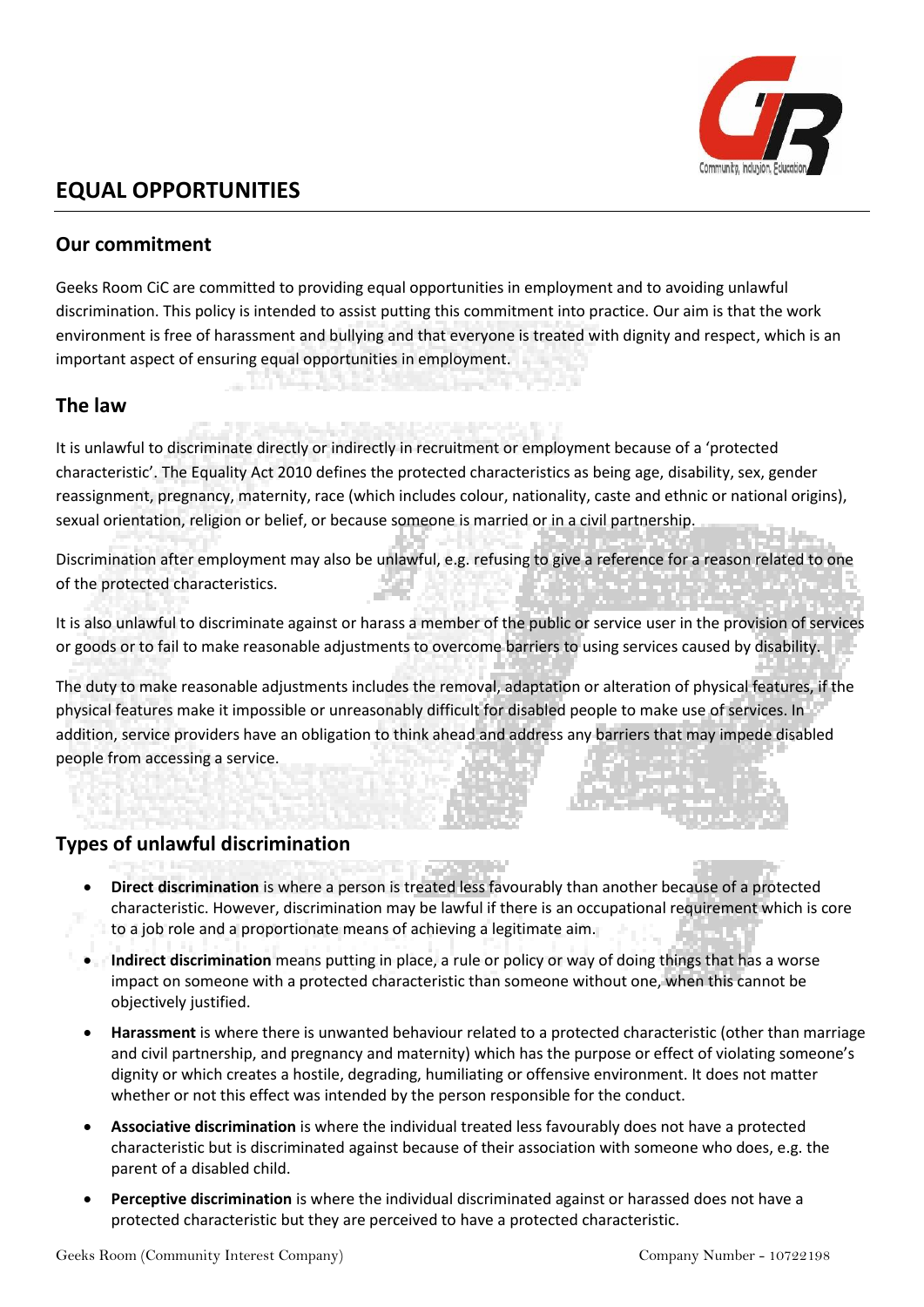- **Third-party harassment** occurs where an employee is harassed by third parties such as service users, due to a protected characteristic.
- **Victimisation** is treating someone unfavourably because they have taken some form of action relating to the Equality Act, i.e. because they have supported a complaint or raised a grievance under the Equality Act 2010, or because they are suspected of doing so. However, an employee is not protected from victimisation if they acted maliciously or made or supported an untrue complaint.
- **Failure to make reasonable adjustments** is where a rule or policy or way of doing things has a worse impact on someone with a protected characteristic compared with someone who does not have that protected characteristic and the employer has failed to make reasonable adjustments to enable the disabled person to overcome the disadvantage.

### **Equal opportunities in employment**

Geeks Room CiC will avoid unlawful discrimination in all aspects of employment including recruitment, promotion, opportunities for training, pay and benefits, discipline and selection for redundancy. Job descriptions will avoid any unnecessary requirements (those unrelated to effective performance) that may otherwise have deterred applicants. We will base decisions on objective criteria. We will consider making reasonable adjustments in recruitment as well as in day-to-day employment.

#### **Service users, suppliers and others**

Geeks Room CiC will not discriminate unlawfully against service users using or seeking to use the services we provide. If you are bullied or harassed by a service user, suppliers, contractor, visitor or others, or if you witness someone else being bullied of harassed, you are asked to report this to your manager who will take appropriate action.

# **Training**

Geeks Room CiC will provide information and guidance to those involved in recruitment or other decision making where equal opportunities issues are likely to arise to help them understand their responsibilities and to avoid the risk of discrimination.

**SECTION PRODUCT** 

#### **Your responsibilities**

All staff are responsible to support the organisation to meet its commitment and avoid unlawful discrimination. If you believe that you have been discriminated against you should report this to your line manager or the chief executive under the grievance procedure. If your complaint involves bullying or harassment, the grievance procedure is modified as set out in the dignity at work policy. We take any complaint seriously and you will not be penalised for raising a grievance, even if your grievance is not upheld, unless your complaint is both untrue and made in bad faith.

**Contract** 

If you witness what you believe to be discrimination you should report this to your line manager or the chief executive as soon as possible.

Employees can be held personally liable as well as, or instead of, the organisation for any act of unlawful discrimination. Employees who commit serious acts of harassment may be guilty of a criminal offence. Acts of discrimination, harassment, bullying or victimisation against employees or customers are disciplinary offences and will be dealt with under our disciplinary procedure. Discrimination, harassment, bullying or victimisation may constitute gross misconduct and could lead to dismissal without notice.